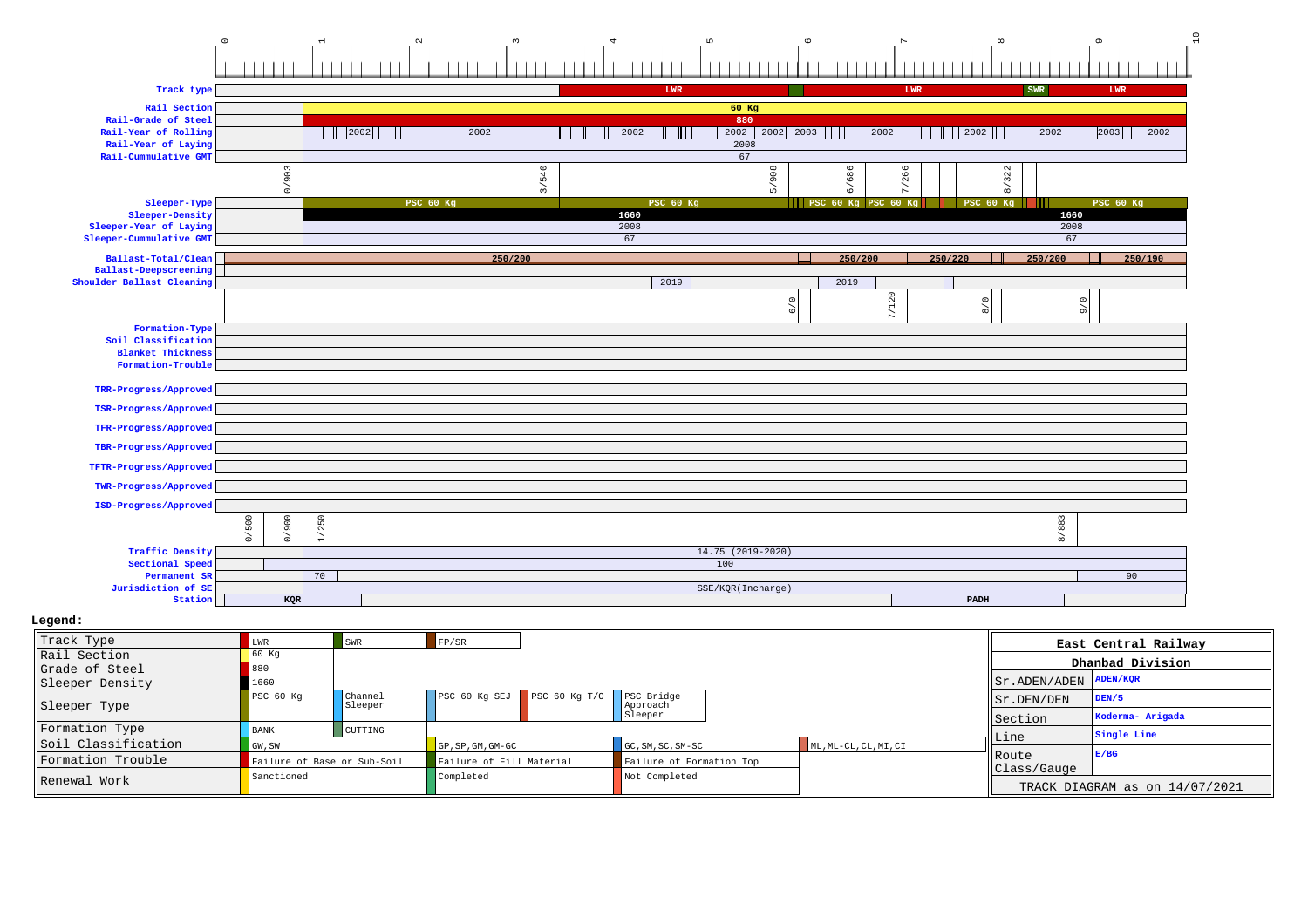

| Track Type          | LWR                         | SWR                       | FP/SR                    |                                      |                          |                       |                         | East Central Railway           |
|---------------------|-----------------------------|---------------------------|--------------------------|--------------------------------------|--------------------------|-----------------------|-------------------------|--------------------------------|
| Rail Section        | $60$ Kg                     |                           |                          |                                      |                          |                       |                         | Dhanbad Division               |
| Grade of Steel      | 880                         |                           |                          |                                      |                          |                       |                         |                                |
| Sleeper Density     | 1660                        |                           |                          |                                      |                          |                       | Sr.ADEN/ADEN            | ADEN/KOR                       |
| Sleeper Type        | PSC 60 Kq                   | <b>Channel</b><br>Sleeper |                          | $\sqrt{PSC}$ 60 Kg SEJ PSC 60 Kg T/O | PSC Bridge<br>Approach   |                       | $\parallel$ Sr. DEN/DEN | DEN/5                          |
|                     |                             |                           |                          |                                      | Sleeper                  |                       | Section                 | Koderma- Arigada               |
| Formation Type      | BANK                        | CUTTING                   |                          |                                      |                          |                       | Line                    | Single Line                    |
| Soil Classification | GW, SW                      |                           | GP, SP, GM, GM-GC        |                                      | $GC, SM, SC, SM-SC$      | ML, ML-CL, CL, MI, CI |                         |                                |
| Formation Trouble   | Failure of Base or Sub-Soil |                           | Failure of Fill Material |                                      | Failure of Formation Top |                       | Route                   | E/BC                           |
| IRenewal Work       | Sanctioned                  |                           | Completed                |                                      | Not Completed            |                       | Class/Gauge             |                                |
|                     |                             |                           |                          |                                      |                          |                       |                         | TRACK DIAGRAM as on 14/07/2021 |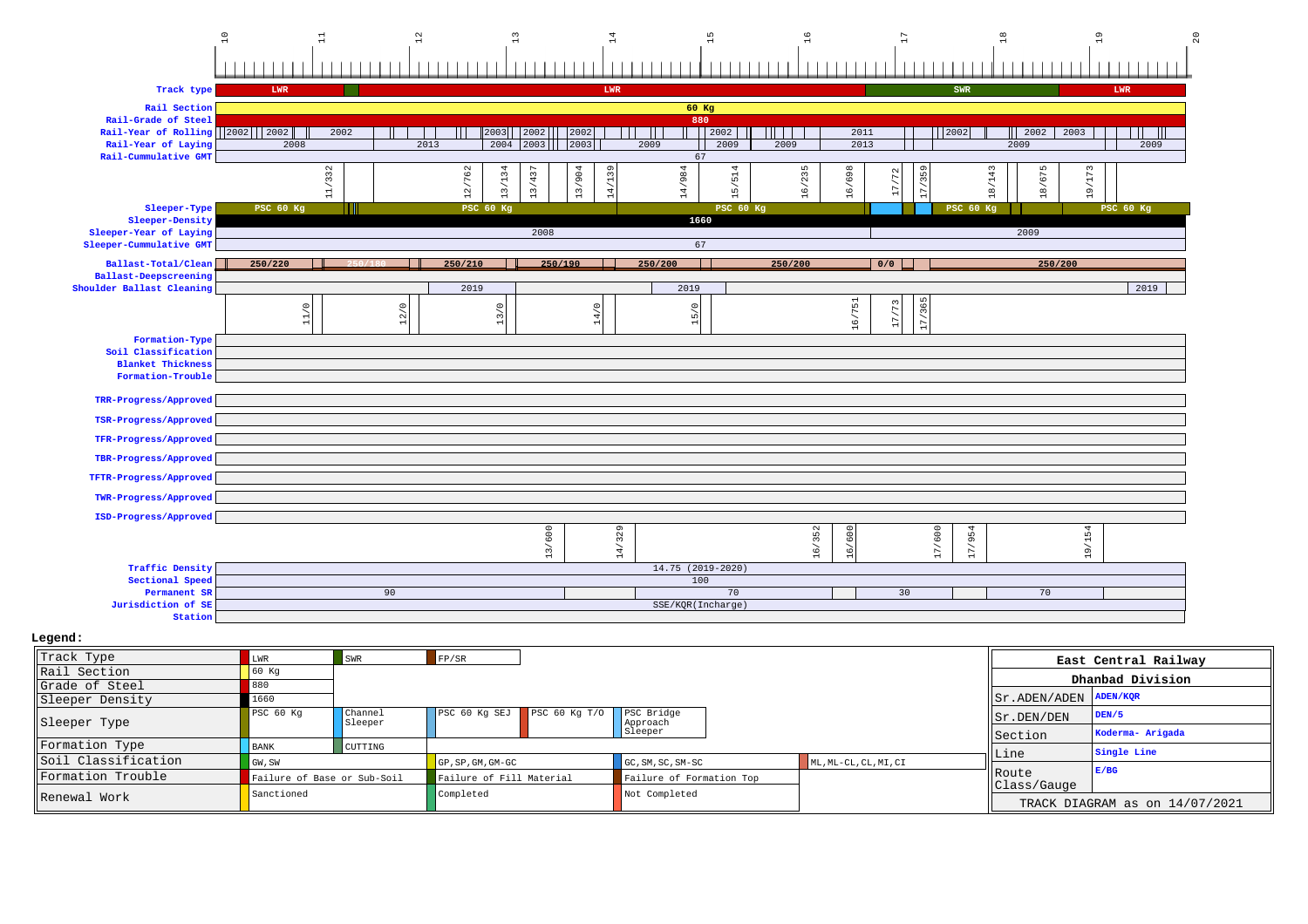

| Track Type          | ⊥WR                         | SWR                | FP/SR                           |                          |                       |                                  | East Central Railway           |
|---------------------|-----------------------------|--------------------|---------------------------------|--------------------------|-----------------------|----------------------------------|--------------------------------|
| Rail Section        |                             |                    |                                 |                          |                       |                                  |                                |
| Grade of Steel      |                             |                    |                                 |                          |                       |                                  | Dhanbad Division               |
| Sleeper Density     | 1.660                       |                    |                                 |                          |                       | $  $ Sr. ADEN/ADEN $  $ ADEN/KQR |                                |
| Sleeper Type        | PSC <sub>60 Kq</sub>        | Channel<br>Sleeper | PSC 60 Kg SEJ PSC 60 Kg T/O     | PSC Bridge<br>Approach   |                       | $  $ Sr. DEN/DEN                 | DEN/5                          |
|                     |                             |                    |                                 | Sleeper                  |                       | Section                          | Koderma- Arigada               |
| Formation Type      | <b>BANK</b>                 | CUTTING            |                                 |                          |                       |                                  | Single Line                    |
| Soil Classification | GW, SW                      |                    | $\overline{GP}$ , SP, GM, GM-GC | GC, SM, SC, SM-SC        | ML, ML-CL, CL, MI, CI | Line                             |                                |
| Formation Trouble   | Failure of Base or Sub-Soil |                    | Failure of Fill Material        | Failure of Formation Top |                       | <b>IRoute</b><br>Class/Gauge     | E/BG                           |
| Renewal Work        | Sanctioned                  |                    | Completed                       | Not Completed            |                       |                                  | TRACK DIAGRAM as on 14/07/2021 |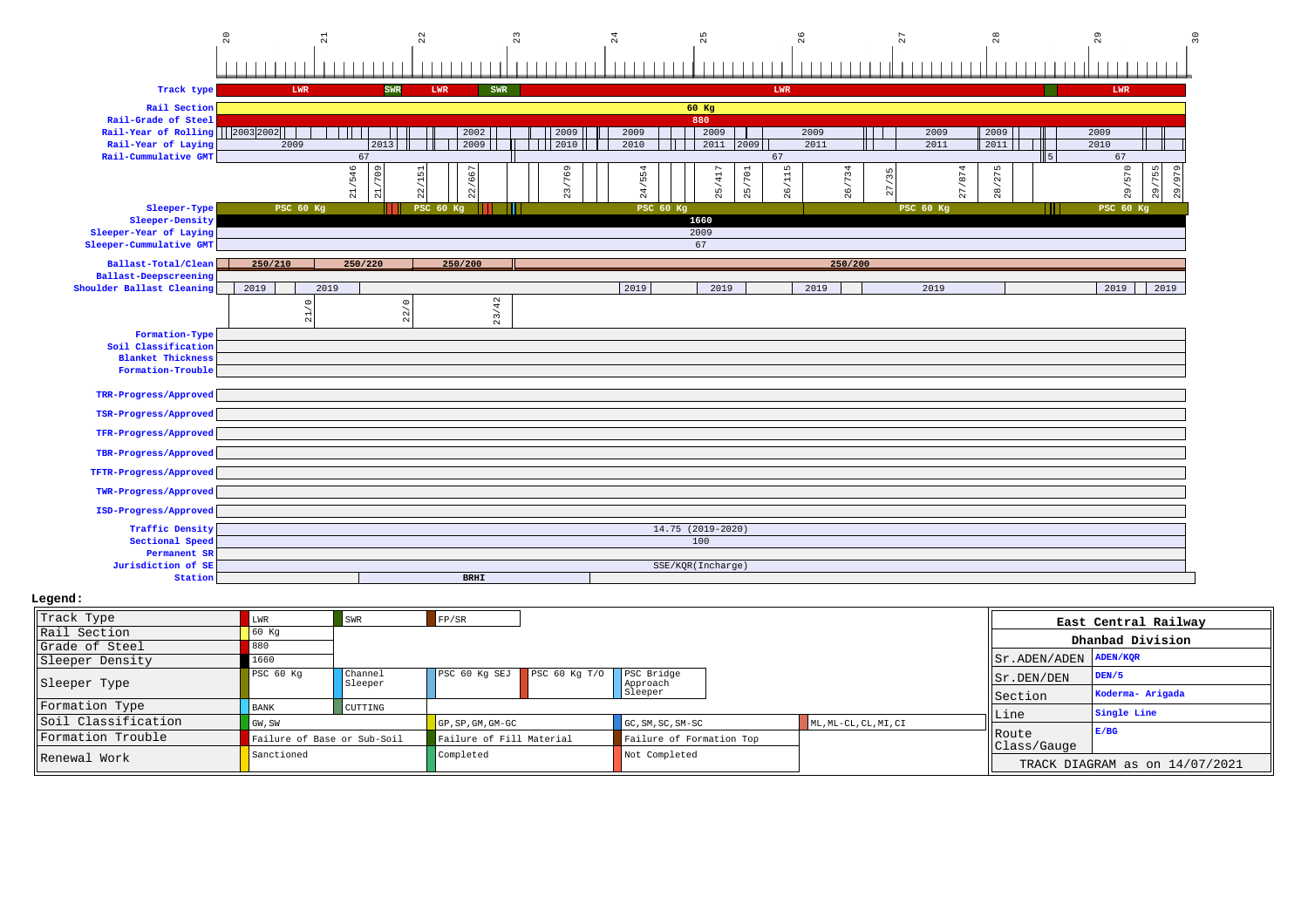

| Track Type          | LWR         | SWR                         | $F$ $P/SR$                             |                          |                       |                                                       | East Central Railway           |
|---------------------|-------------|-----------------------------|----------------------------------------|--------------------------|-----------------------|-------------------------------------------------------|--------------------------------|
| Rail Section        | 60 Kq       |                             |                                        |                          |                       |                                                       | Dhanbad Division               |
| Grade of Steel      | 880         |                             |                                        |                          |                       |                                                       |                                |
| Sleeper Density     | 1660        |                             |                                        |                          |                       | $ \text{Sr.ADEN}/\text{ADEN} \text{ADEN}/\text{KQR} $ |                                |
| Sleeper Type        | PSC 60 Kg   | Channel<br>Sleeper          | PSC 60 Kg SEJ PSC 60 Kg T/O PSC Bridge | Approach                 |                       | Sr.DEN/DEN                                            | DEN/5                          |
|                     |             |                             |                                        | Sleeper                  |                       | Section                                               | Koderma- Arigada               |
| Formation Type      | <b>BANK</b> | CUTTING                     |                                        |                          |                       |                                                       | Single Line                    |
| Soil Classification | GW, SW      |                             | $GP$ , $SP$ , $GM$ , $GM$ - $GC$       | GC, SM, SC, SM-SC        | ML, ML-CL, CL, MI, CI | Line                                                  |                                |
| Formation Trouble   |             | Failure of Base or Sub-Soil | Failure of Fill Material               | Failure of Formation Top |                       | Route<br>Class/Gauge                                  | E/BG                           |
| Renewal Work        | Sanctioned  |                             | Completed                              | Not Completed            |                       |                                                       |                                |
|                     |             |                             |                                        |                          |                       |                                                       | TRACK DIAGRAM as on 14/07/2021 |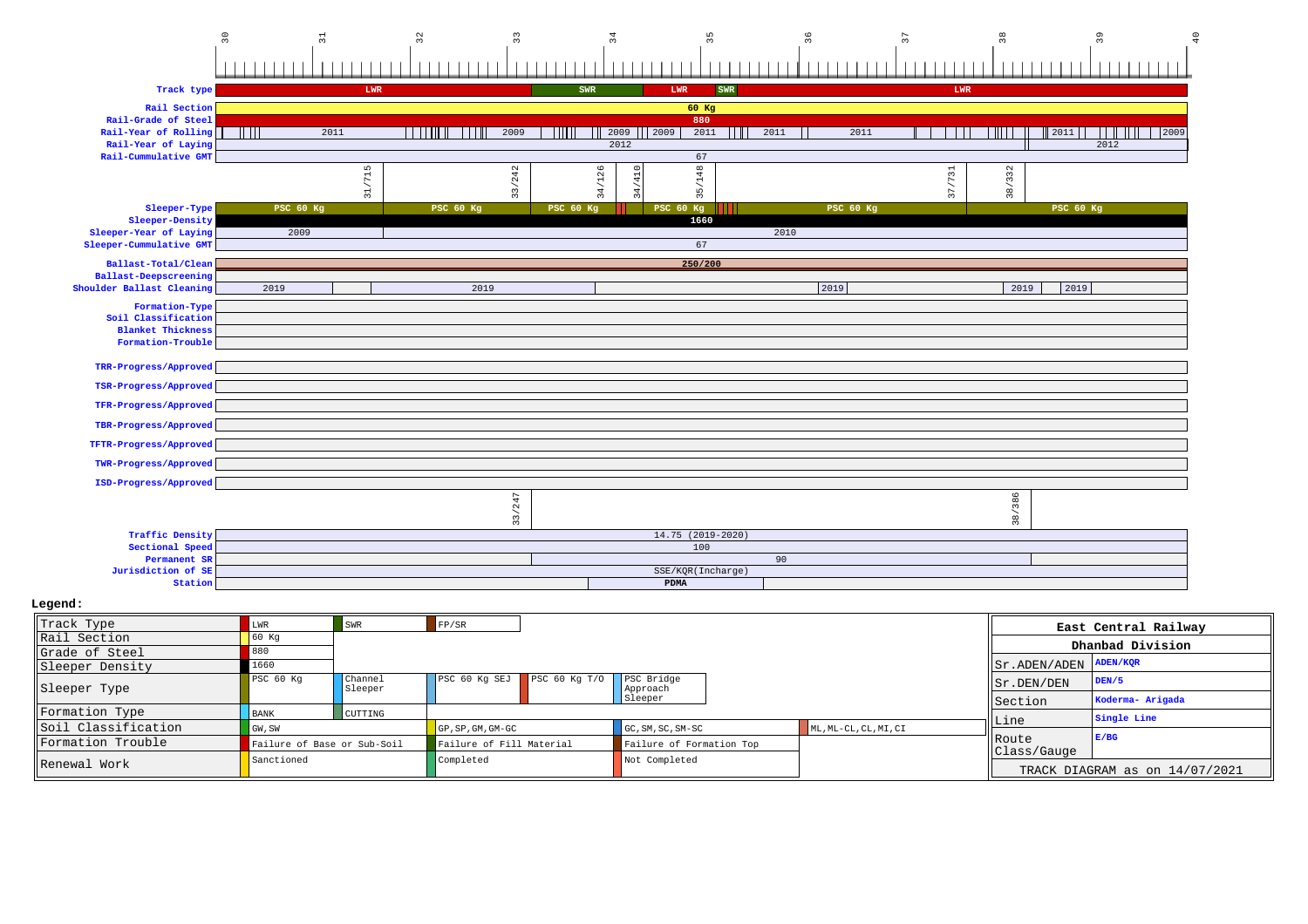

| Sleeper Type         | IIPSC 60 KG                 | I Channel<br>Sleeper |                          | $ PSC 60 Kg SEJ $ PSC 60 Kg T/O   PSC Bridge | Approach                 |                                      | Sr.DEN/DEN     | IDEN/5                     |
|----------------------|-----------------------------|----------------------|--------------------------|----------------------------------------------|--------------------------|--------------------------------------|----------------|----------------------------|
|                      |                             |                      |                          |                                              | Sleeper                  |                                      | <b>Section</b> | Koderma- Arigada           |
| Formation Type       | <b>BANK</b>                 | <b>CUTTING</b>       |                          |                                              |                          |                                      | llLine         | Single Line                |
| lsoil Classification | GW.SW                       |                      | $GP$ , SP, GM, GM-GC     |                                              | $GC, SM, SC, SM-SC$      | $\blacksquare$ ML, ML-CL, CL, MI, CI |                |                            |
| Formation Trouble    | Failure of Base or Sub-Soil |                      | Failure of Fill Material |                                              | Failure of Formation Top |                                      | Route          | E/BG                       |
|                      | Sanctioned                  |                      | Completed                |                                              | Not Completed            |                                      | lclass/Gauge   |                            |
| Renewal Work         |                             |                      |                          |                                              |                          |                                      |                | TRACK DIAGRAM as on 14/07/ |

TRACK DIAGRAM as on 14/07/2021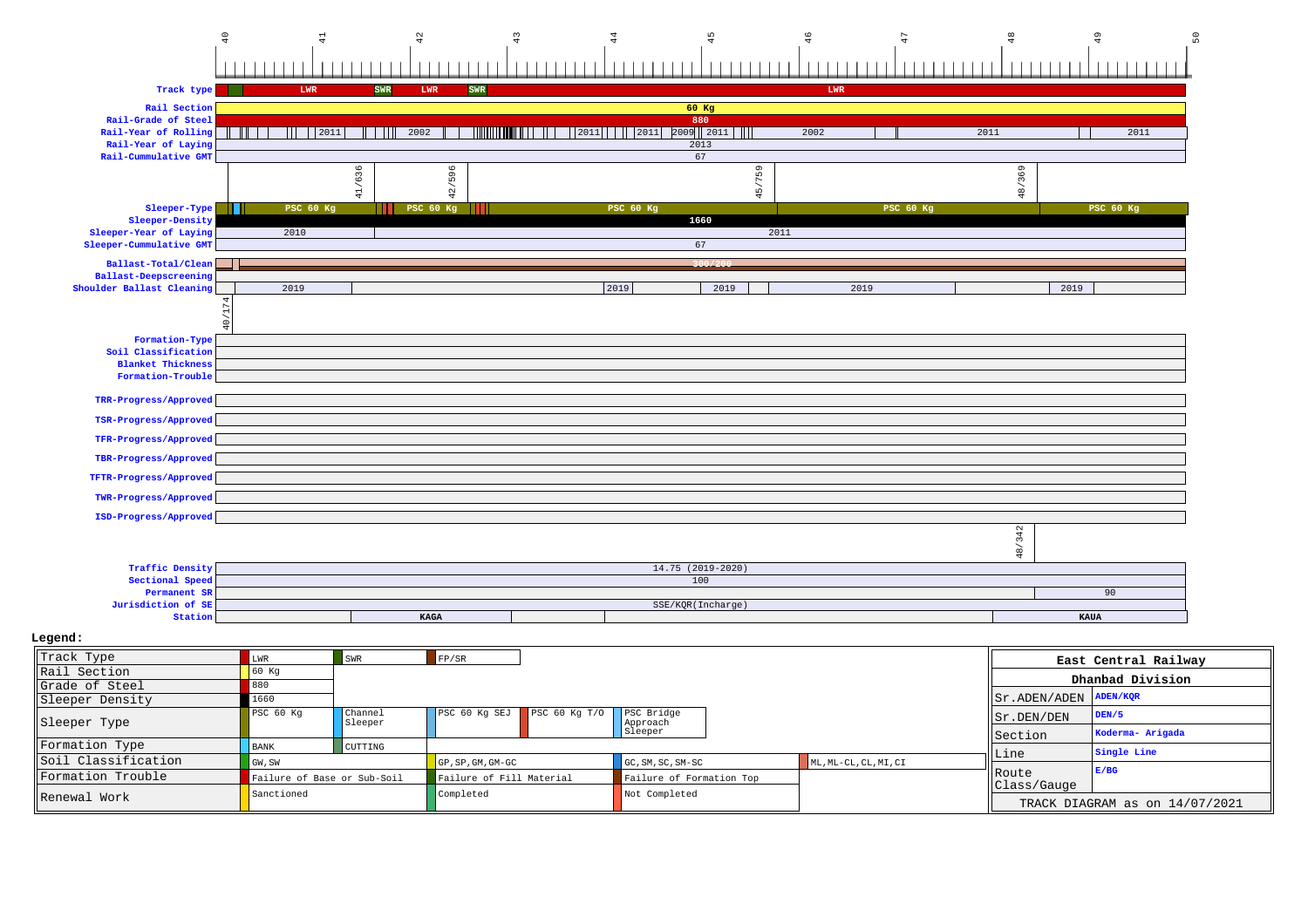

| Track Type          | LWR                         | SWR                | FP/SR                            |                             |                          |                       |                        | East Central Railway           |
|---------------------|-----------------------------|--------------------|----------------------------------|-----------------------------|--------------------------|-----------------------|------------------------|--------------------------------|
| Rail Section        | 60 Kg                       |                    |                                  |                             |                          |                       |                        | Dhanbad Division               |
| Grade of Steel      |                             |                    |                                  |                             |                          |                       |                        |                                |
| Sleeper Density     | 1660                        |                    |                                  |                             |                          |                       | Sr. ADEN/ADEN ADEN/KOR |                                |
| Sleeper Type        | PSC 60 Kg                   | Channel<br>Sleeper |                                  | PSC 60 Kg SEJ PSC 60 Kg T/O | PSC Bridge<br>Approach   |                       | $  $ Sr.DEN/DEN        | DEN/5                          |
|                     |                             |                    |                                  |                             | Sleeper                  |                       | Section                | Koderma- Arigada               |
| Formation Type      | <b>BANK</b>                 | CUTTING            |                                  |                             |                          |                       |                        | Single Line                    |
| Soil Classification | GW, SW                      |                    | $GP$ , $SP$ , $GM$ , $GM$ - $GC$ |                             | GC, SM, SC, SM-SC        | ML, ML-CL, CL, MI, CI | Line                   |                                |
| Formation Trouble   | Failure of Base or Sub-Soil |                    | Failure of Fill Material         |                             | Failure of Formation Top |                       | Route                  | E/BG                           |
| Renewal Work        | Sanctioned                  |                    | Completed                        |                             | Not Completed            |                       | Class/Gauge            | TRACK DIAGRAM as on 14/07/2021 |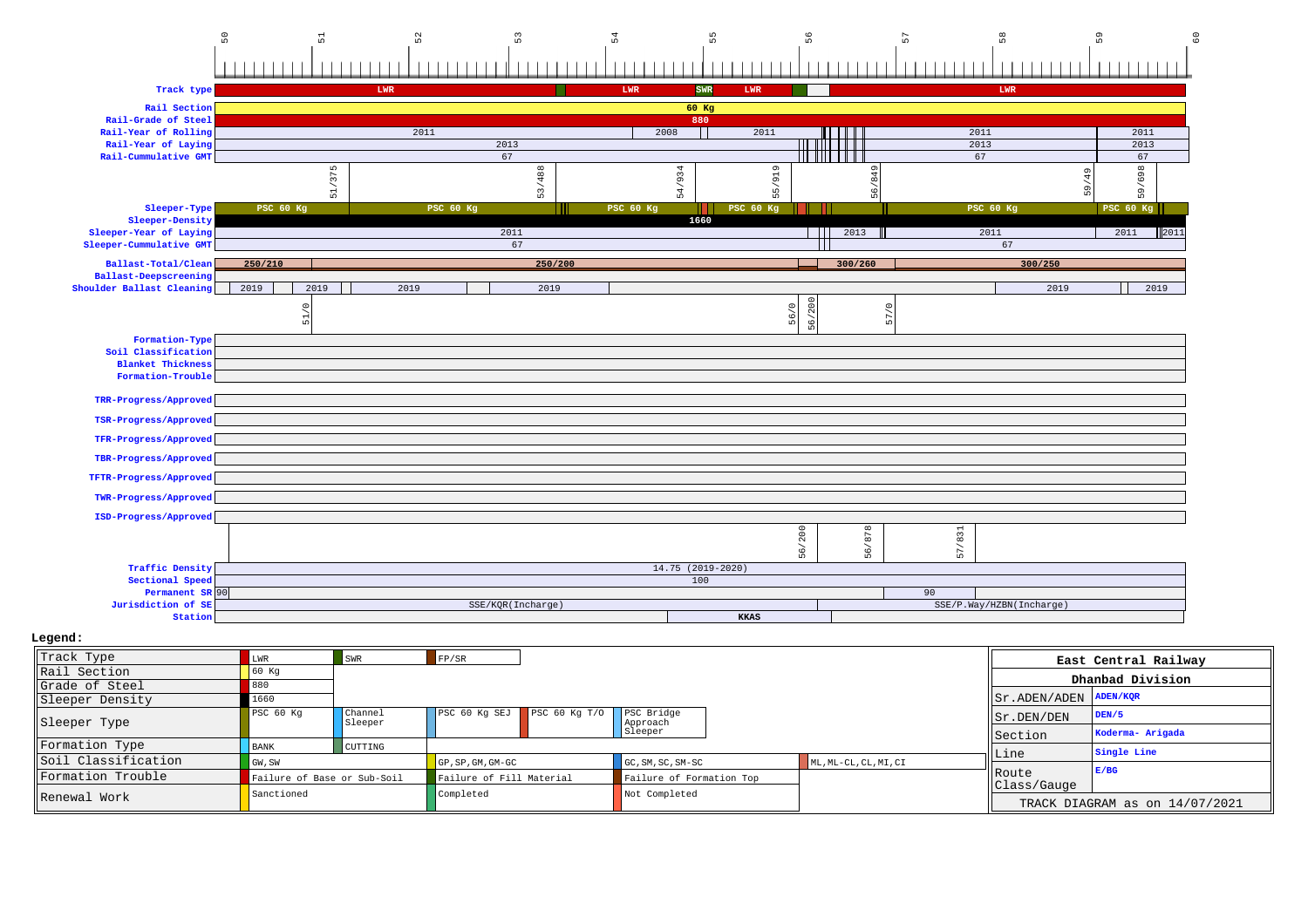

**Station**

 **Legend:** Track Typee Entertainment of the same state of the swart of the swart of the swart of the swart of the swart of the swart of the swart of the swart of the swart of the swart of the swart of the swart of the swart of the swart of the Rail Section<u>n</u> 60 kg Grade of Steel 1 880 Sleeper Densityy 1660 Sleeper TypePSC 60 Kg Channel SleeperPSC 60 Kg SEJPSC 60 Kg T/O PSC Bridge Approach SleeperFormation Typee BANK CUTTING Soil ClassificationGU,SW GP,SP,GM,GM-GC GC,SM,SC,SM-SC ML,ML-CL,CL,MI,CI Formation TroubleFailure of Base or Sub-Soil Failure of Fill Material Failure of Formation Top<br>Sanctioned Completed Not Completed Renewal Workk entitled completed Not Completed Not Completed  $\blacksquare$ **East Central RailwayDhanbad Division**Sr.ADEN/ADEN **ADEN/KQR** Sr.DEN/DEN **DEN/5** Section **Koderma- Arigada** Line **Single Line** Route Class/Gauge TRACK DIAGRAM as on 14/07/2021**E/BG**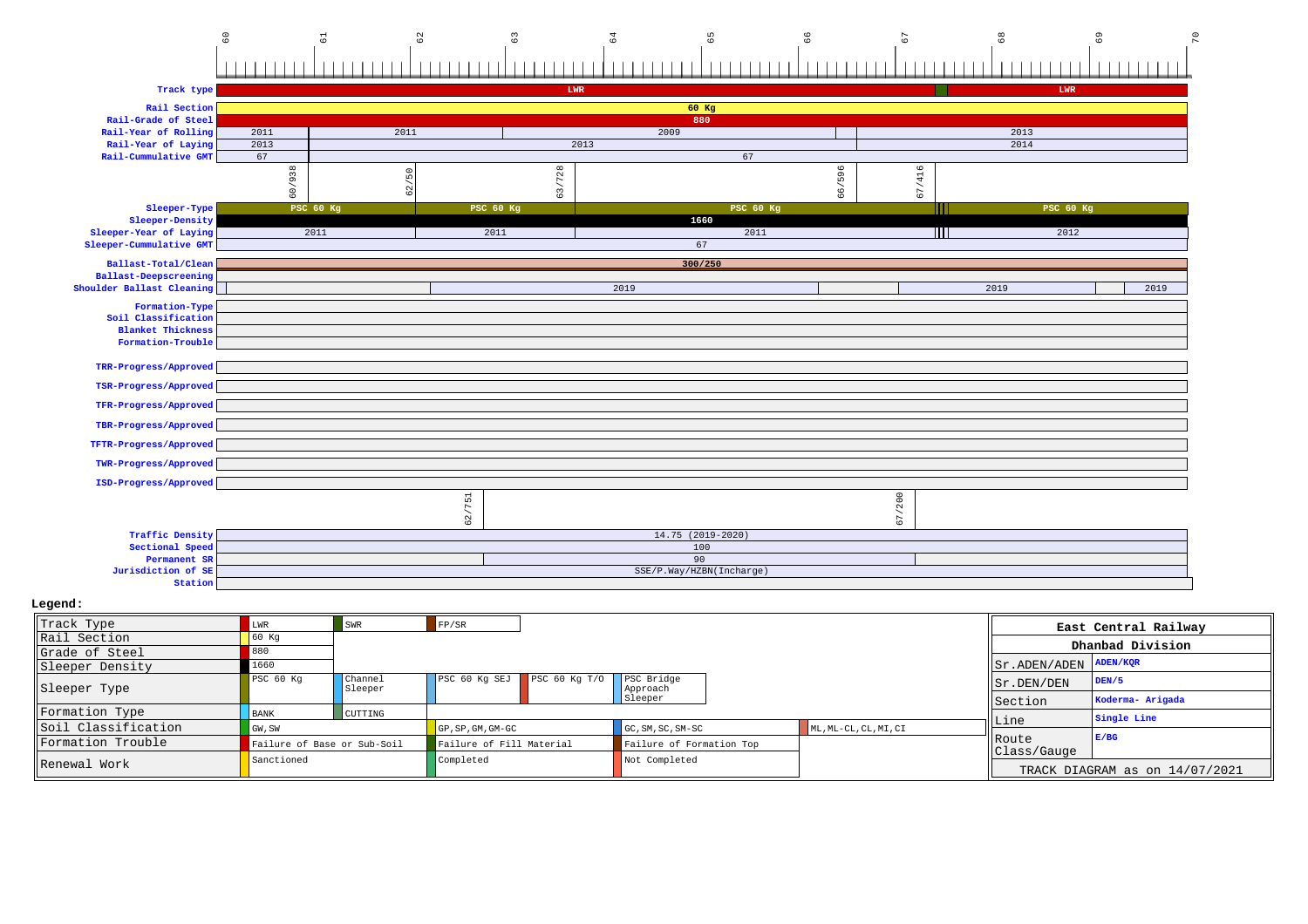

| Track Type          | .WR         | <b>SWR</b>                  | FP/SR                            |                               |                          |                       |      |                       | East Central Railway           |
|---------------------|-------------|-----------------------------|----------------------------------|-------------------------------|--------------------------|-----------------------|------|-----------------------|--------------------------------|
| Rail Section        | 60 Kq       |                             |                                  |                               |                          |                       |      |                       | Dhanbad Division               |
| Grade of Steel      | 880         |                             |                                  |                               |                          |                       |      |                       |                                |
| Sleeper Density     | 1660        |                             |                                  |                               |                          |                       |      | Sr.ADEN/ADEN ADEN/KOR |                                |
| Sleeper Type        | PSC 60 Kg   | Channel<br>Sleeper          |                                  | $PSC$ 60 Kg SEJ PSC 60 Kg T/O | PSC Bridge<br>Approach   |                       |      | Sr.DEN/DEN            | DEN/5                          |
|                     |             |                             |                                  |                               | Sleeper                  |                       |      | Section               | Koderma- Arigada               |
| Formation Type      | <b>BANK</b> | CUTTING                     |                                  |                               |                          |                       |      |                       | Single Line                    |
| Soil Classification | GW, SW      |                             | $GP$ , $SP$ , $GM$ , $GM$ - $GC$ |                               | GC, SM, SC, SM-SC        | ML, ML-CL, CL, MI, CI | Line |                       |                                |
| Formation Trouble   |             | Failure of Base or Sub-Soil | Failure of Fill Material         |                               | Failure of Formation Top |                       |      | <b>IRoute</b>         | E/BG                           |
|                     | Sanctioned  |                             | Completed                        |                               | Not Completed            |                       |      | Class/Gauge           |                                |
| Renewal Work        |             |                             |                                  |                               |                          |                       |      |                       | TRACK DIAGRAM as on 14/07/2021 |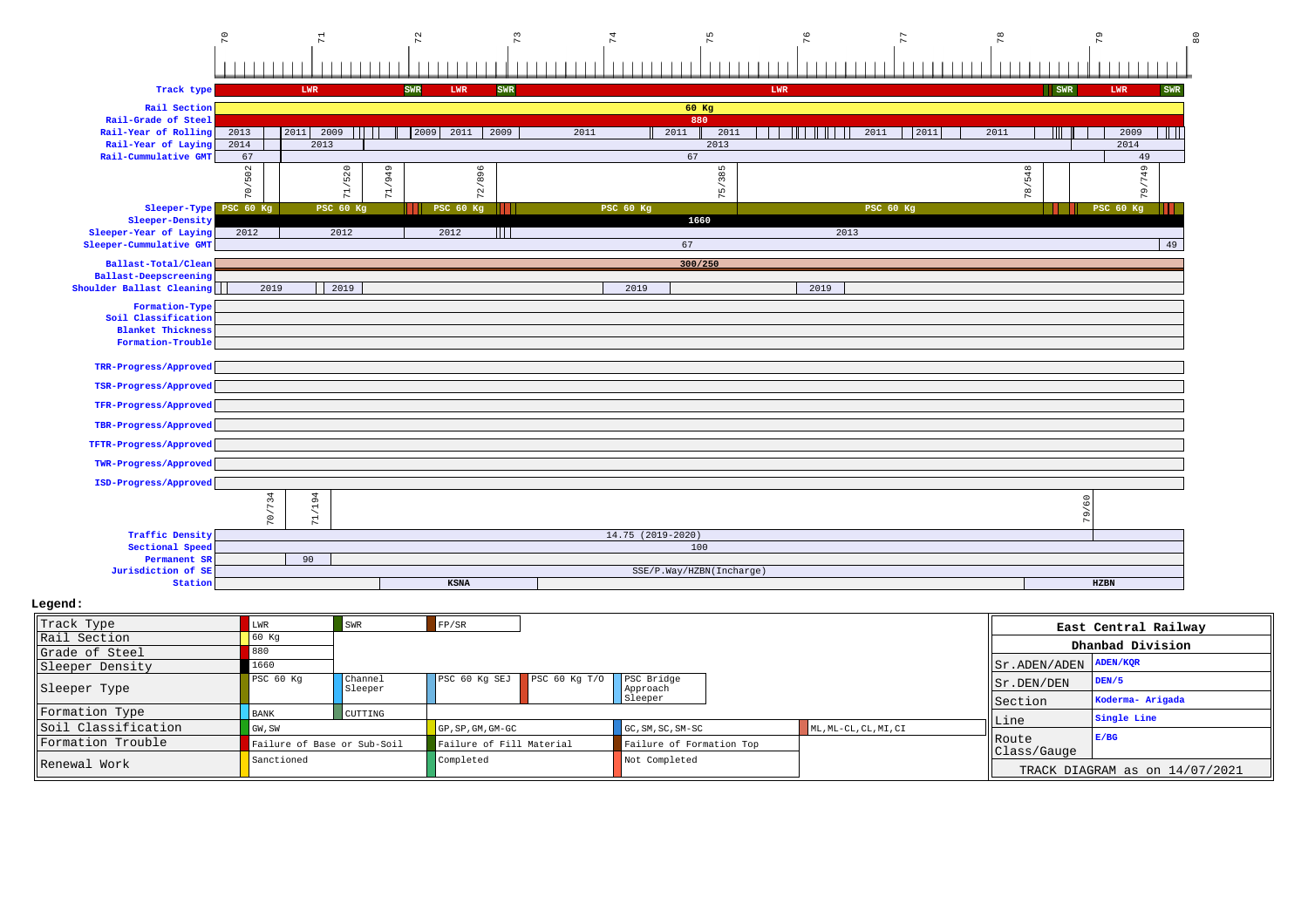

| Track Type          | LWR         | <b>SWR</b>                  | FP/SR                            |                             |                          |                       |                       | East Central Railway           |
|---------------------|-------------|-----------------------------|----------------------------------|-----------------------------|--------------------------|-----------------------|-----------------------|--------------------------------|
| Rail Section        |             |                             |                                  |                             |                          |                       |                       | Dhanbad Division               |
| Grade of Steel      | 880         |                             |                                  |                             |                          |                       |                       |                                |
| Sleeper Density     | 1660        |                             |                                  |                             |                          |                       | Sr.ADEN/ADEN ADEN/KOR |                                |
| Sleeper Type        | PSC 60 Kg   | <b>Channel</b><br>Sleeper   |                                  | PSC 60 Kg SEJ PSC 60 Kg T/O | PSC Bridge<br>Approach   |                       | Sr.DEN/DEN            | DEN/5                          |
|                     |             |                             |                                  |                             | Sleeper                  |                       | Section               | Koderma- Arigada               |
| Formation Type      | <b>BANK</b> | CUTTING                     |                                  |                             |                          |                       |                       | Single Line                    |
| Soil Classification | GW, SW      |                             | $GP$ , $SP$ , $GM$ , $GM$ - $GC$ |                             | GC, SM, SC, SM-SC        | ML, ML-CL, CL, MI, CI | Line                  |                                |
| Formation Trouble   |             | Failure of Base or Sub-Soil | Failure of Fill Material         |                             | Failure of Formation Top |                       | <b>IRoute</b>         | E/BG                           |
| Renewal Work        | Sanctioned  |                             | Completed                        |                             | Not Completed            |                       | Class/Gauge           |                                |
|                     |             |                             |                                  |                             |                          |                       |                       | TRACK DIAGRAM as on 14/07/2021 |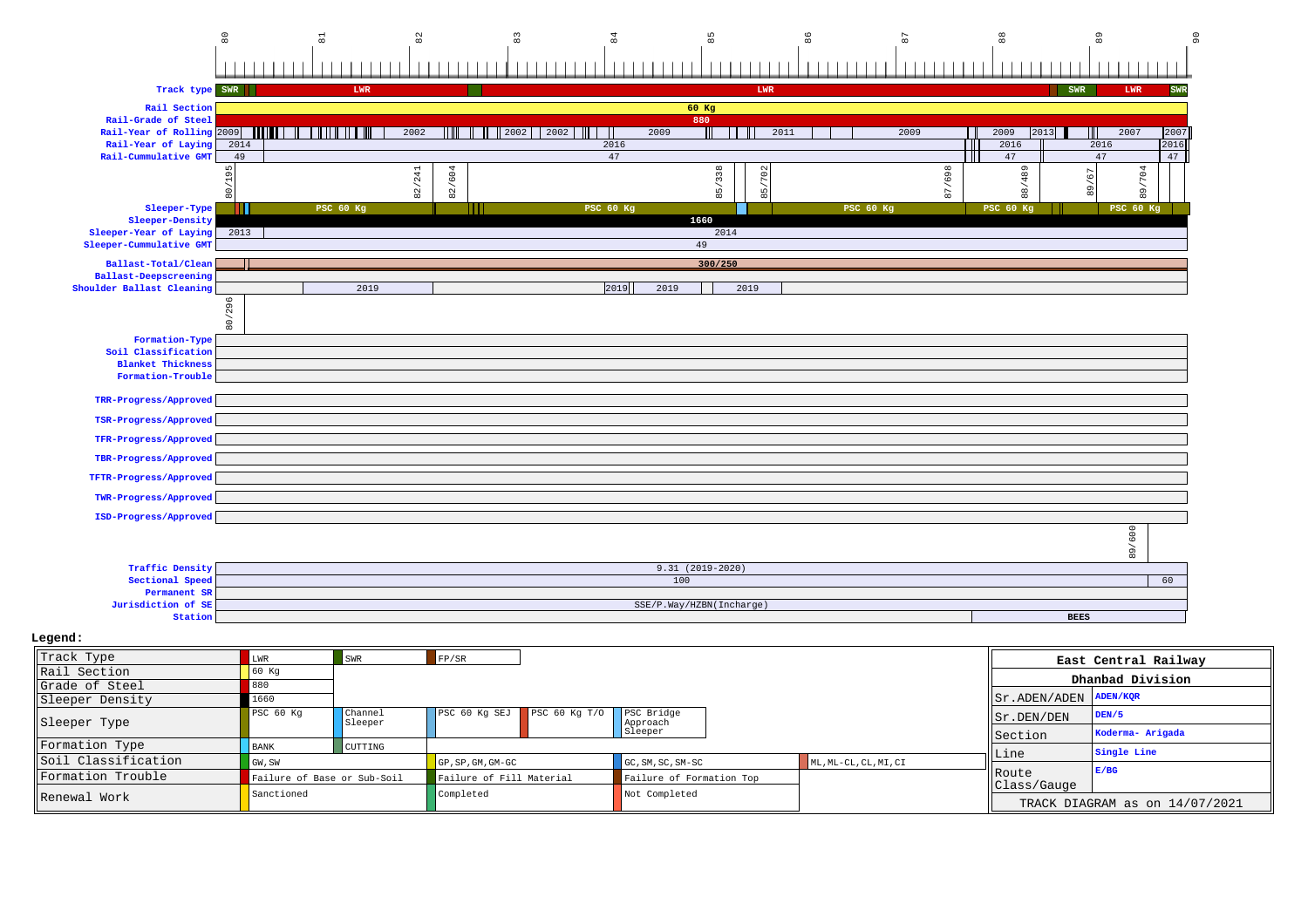# אס<br>פריס האישי האישי האישי האישי האישי האישי האישי האישי האישי האישי האישי האישי האישי האישי האישי האישי האישי הי<br>פריס האישי האישי האישי האישי האישי האישי האישי האישי האישי האישי האישי האישי האישי האישי האישי האישי האישי ה

| Track type                   |       | ${\tt LWR}$      |      |                                     |                  |               |                          | LWR  |                  |      |      |      |     |
|------------------------------|-------|------------------|------|-------------------------------------|------------------|---------------|--------------------------|------|------------------|------|------|------|-----|
| Rail Section                 |       |                  |      |                                     |                  |               | 60 Kg                    |      |                  |      |      |      |     |
| Rail-Grade of Steel          |       |                  |      |                                     |                  |               | 880                      |      |                  |      |      |      |     |
| Rail-Year of Rolling         | - 111 | 2011             |      | $\overline{\mathbb{H}\,\mathbb{H}}$ |                  |               | 2013                     | 2016 |                  | 2013 |      | 2011 | W I |
| Rail-Year of Laying          |       |                  |      |                                     |                  |               | 2016                     |      |                  |      |      |      |     |
| Rail-Cummulative GMT         |       |                  |      |                                     |                  |               | 47                       |      |                  |      |      |      |     |
|                              |       |                  |      | 260                                 |                  | 444           |                          |      |                  |      |      |      |     |
|                              |       |                  |      | 93/                                 |                  | 4<br>$\sigma$ |                          |      |                  |      |      |      |     |
| Sleeper-Type                 |       | <b>PSC 60 Kg</b> |      |                                     | <b>PSC 60 Kg</b> |               |                          |      | <b>PSC 60 Kg</b> |      |      |      |     |
| Sleeper-Density              |       |                  |      |                                     |                  |               | 1660                     |      |                  |      |      |      |     |
| Sleeper-Year of Laying       |       |                  |      |                                     |                  |               | 2014                     |      |                  |      |      |      |     |
| Sleeper-Cummulative GMT      |       |                  |      |                                     |                  |               | 49                       |      |                  |      |      |      |     |
| Ballast-Total/Clean          |       |                  |      |                                     |                  |               | 300/250                  |      |                  |      |      |      |     |
| <b>Ballast-Deepscreening</b> |       |                  |      |                                     |                  |               |                          |      |                  |      |      |      |     |
| Shoulder Ballast Cleaning    |       |                  | 2019 |                                     | 2019             |               |                          | 2019 |                  |      | 2019 |      |     |
| Formation-Type               |       |                  |      |                                     |                  |               |                          |      |                  |      |      |      |     |
| Soil Classification          |       |                  |      |                                     |                  |               |                          |      |                  |      |      |      |     |
| <b>Blanket Thickness</b>     |       |                  |      |                                     |                  |               |                          |      |                  |      |      |      |     |
| Formation-Trouble            |       |                  |      |                                     |                  |               |                          |      |                  |      |      |      |     |
| TRR-Progress/Approved        |       |                  |      |                                     |                  |               |                          |      |                  |      |      |      |     |
|                              |       |                  |      |                                     |                  |               |                          |      |                  |      |      |      |     |
| TSR-Progress/Approved        |       |                  |      |                                     |                  |               |                          |      |                  |      |      |      |     |
| TFR-Progress/Approved        |       |                  |      |                                     |                  |               |                          |      |                  |      |      |      |     |
| TBR-Progress/Approved        |       |                  |      |                                     |                  |               |                          |      |                  |      |      |      |     |
| TFTR-Progress/Approved       |       |                  |      |                                     |                  |               |                          |      |                  |      |      |      |     |
| TWR-Progress/Approved        |       |                  |      |                                     |                  |               |                          |      |                  |      |      |      |     |
| ISD-Progress/Approved        |       |                  |      |                                     |                  |               |                          |      |                  |      |      |      |     |
| <b>Traffic Density</b>       |       |                  |      |                                     |                  |               | $9.31(2019-2020)$        |      |                  |      |      |      |     |
| Sectional Speed              |       |                  |      |                                     |                  |               | 60                       |      |                  |      |      |      |     |
| Permanent SR                 |       |                  |      |                                     |                  |               |                          |      |                  |      |      |      |     |
| Jurisdiction of SE           |       |                  |      |                                     |                  |               | SSE/P.Way/HZBN(Incharge) |      |                  |      |      |      |     |
| Station                      |       |                  |      |                                     |                  |               |                          |      |                  |      |      |      |     |

| Track Type          | ∩WR.                        | SWR                       | FP/SR                           |                   |                          |                       |                                 | East Central Railway           |
|---------------------|-----------------------------|---------------------------|---------------------------------|-------------------|--------------------------|-----------------------|---------------------------------|--------------------------------|
| Rail Section        | 60 Kq                       |                           |                                 |                   |                          |                       |                                 | Dhanbad Division               |
| Grade of Steel      |                             |                           |                                 |                   |                          |                       |                                 |                                |
| Sleeper Density     | 1660                        |                           |                                 |                   |                          |                       | $ Sr $ . ADEN/ADEN $ $ ADEN/KQR |                                |
| Sleeper Type        | PSC 60 Kg                   | <b>Channel</b><br>Sleeper | PSC 60 Kg SEJ                   | PSC $60$ Kq $T/O$ | PSC Bridge<br>Approach   |                       | $\vert$ Sr. DEN/DEN             | DEN/5                          |
|                     |                             |                           |                                 |                   | Sleeper                  |                       | Section                         | Koderma- Arigada               |
| Formation Type      | <b>BANK</b>                 | CUTTING                   |                                 |                   |                          |                       |                                 | Single Line                    |
| Soil Classification | GW, SW                      |                           | $GP$ , $SP$ , $GM$ , $GM$ $-GC$ |                   | $GC, SM, SC, SM-SC$      | ML, ML-CL, CL, MI, CI | Line                            |                                |
| Formation Trouble   | Failure of Base or Sub-Soil |                           | Failure of Fill Material        |                   | Failure of Formation Top |                       | <b>IRoute</b><br>Class/Gauge    | E/BG                           |
| Renewal Work        | Sanctioned                  |                           | Completed                       |                   | Not Completed            |                       |                                 | TRACK DIAGRAM as on 14/07/2021 |
|                     |                             |                           |                                 |                   |                          |                       |                                 |                                |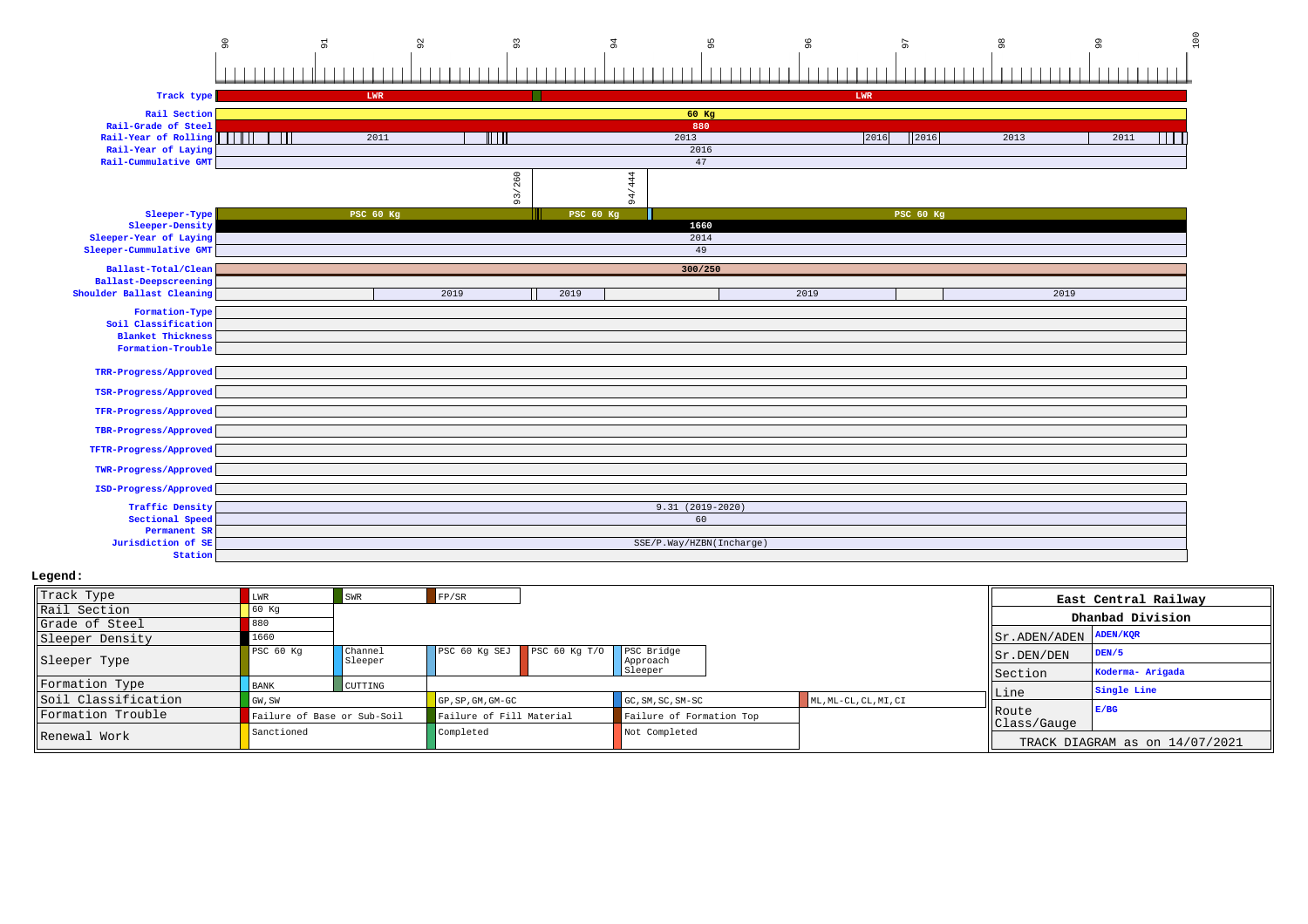

| Track Type          | LWR         | SWR                         | $F$ $P/SR$                             |                          |                       |                                 | East Central Railway           |
|---------------------|-------------|-----------------------------|----------------------------------------|--------------------------|-----------------------|---------------------------------|--------------------------------|
| Rail Section        | 60 Kq       |                             |                                        |                          |                       |                                 | Dhanbad Division               |
| llGrade of Steel    |             |                             |                                        |                          |                       |                                 |                                |
| Sleeper Density     | 1660        |                             |                                        |                          |                       | $ Sr $ . ADEN/ADEN $ $ ADEN/KOR |                                |
| Sleeper Type        | PSC 60 Kg   | <b>Channel</b><br>Sleeper   | PSC 60 Kg SEJ PSC 60 Kg T/O PSC Bridge | Approach                 |                       | $\vert$ Sr. DEN/DEN             | DEN/5                          |
|                     |             |                             |                                        | Sleeper                  |                       | Section                         | Koderma- Arigada               |
| Formation Type      | <b>BANK</b> | CUTTING                     |                                        |                          |                       |                                 | Single Line                    |
| Soil Classification | GW, SW      |                             | $GP$ , $SP$ , $GM$ , $GM$ - $GC$       | GC, SM, SC, SM-SC        | ML, ML-CL, CL, MI, CI | Line                            |                                |
| Formation Trouble   |             | Failure of Base or Sub-Soil | Failure of Fill Material               | Failure of Formation Top |                       | <b>IRoute</b>                   | E/BG                           |
|                     | Sanctioned  |                             | Completed                              | Not Completed            |                       | Class/Gauge                     |                                |
| Renewal Work        |             |                             |                                        |                          |                       |                                 | TRACK DIAGRAM as on 14/07/2021 |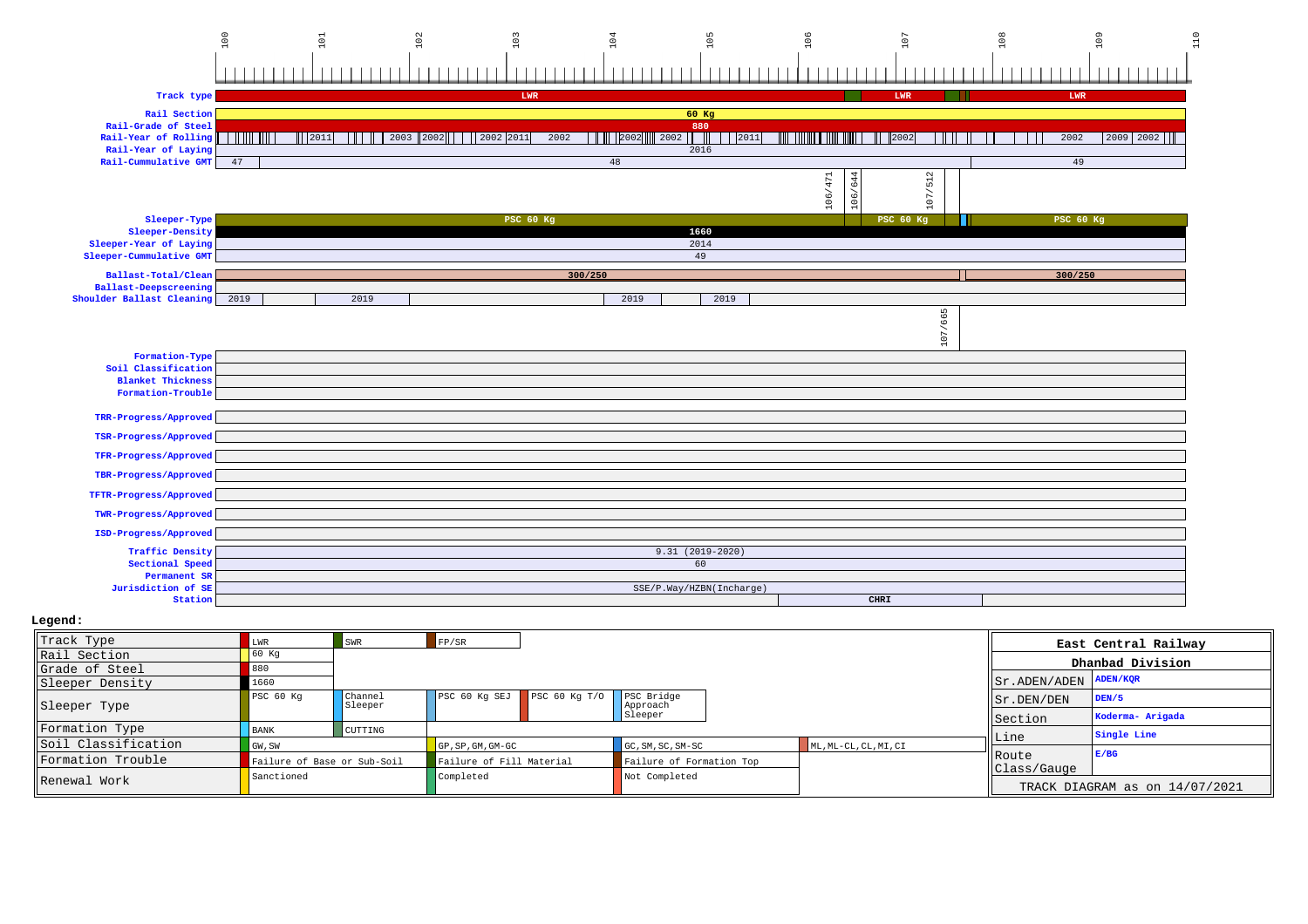

| Track Type          |             | <b>SWR</b>                  | FP/SR                    |                                        |                          |                       |                        | East Central Railway           |
|---------------------|-------------|-----------------------------|--------------------------|----------------------------------------|--------------------------|-----------------------|------------------------|--------------------------------|
| Rail Section        | 60 Kg       |                             |                          |                                        |                          |                       |                        | Dhanbad Division               |
| Grade of Steel      | 880         |                             |                          |                                        |                          |                       |                        |                                |
| Sleeper Density     | 1660        |                             |                          |                                        |                          |                       | Sr. ADEN/ADEN ADEN/KOR |                                |
| Sleeper Type        | PSC 60 Kg   | Channel<br>Sleeper          |                          | PSC 60 Kg SEJ PSC 60 Kg T/O PSC Bridge | Approach                 |                       | Sr.DEN/DEN             | DEN/5                          |
|                     |             |                             |                          |                                        | Sleeper                  |                       | Section                | Koderma- Arigada               |
| Formation Type      | <b>BANK</b> | <b>CUTTING</b>              |                          |                                        |                          |                       |                        | Single Line                    |
| Soil Classification | GW, SW      |                             | GP, SP, GM, GM-GC        |                                        | GC, SM, SC, SM-SC        | ML, ML-CL, CL, MI, CI | Line                   |                                |
| Formation Trouble   |             | Failure of Base or Sub-Soil | Failure of Fill Material |                                        | Failure of Formation Top |                       | Route                  | E/BG                           |
| Renewal Work        | Sanctioned  |                             |                          |                                        | Not Completed            |                       | Class/Gauge            |                                |
|                     |             |                             |                          |                                        |                          |                       |                        | TRACK DIAGRAM as on 14/07/2021 |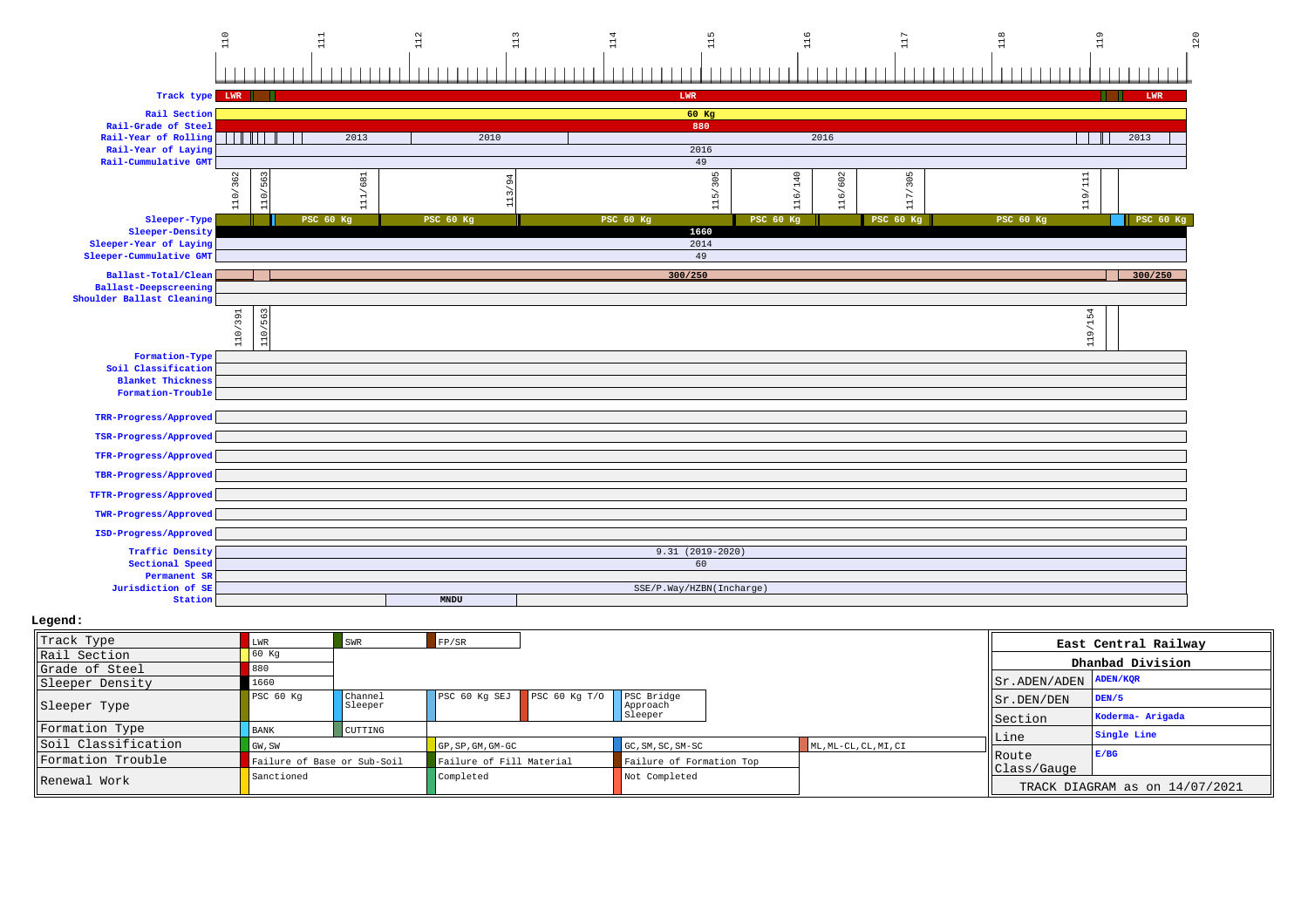#### $\begin{array}{c|c|c|c} \hline \phantom{\Big(}3 & 2 & 1 \\ \hline \phantom{\Big(}1 & 1 & 1 \\ \hline \phantom{\Big(}1 & 1 & 1 \\ \hline \phantom{\Big(}1 & 1 & 1 \\ \hline \phantom{\Big(}1 & 1 & 1 \\ \hline \phantom{\Big(}1 & 1 & 1 \\ \hline \phantom{\Big(}1 & 1 & 1 \\ \hline \phantom{\Big(}1 & 1 & 1 \\ \hline \phantom{\Big(}1 & 1 & 1 \\ \hline \phantom{\Big(}1 & 1 & 1 \\ \hline \phantom{\Big(}1 & 1 & 1 \\ \hline \phantom{\Big($ 129 130 120 121 122 123 124 125 126 127 <u>linin mahanan binin i</u> <u>. I. mara mara mata mana ma</u> linin ning <u>aasasasad</u>

| Track type                                  | LWR              |         | ${\tt LWR}$   | SWR                      |  |                  |  |         |                          |         | LWR              |      |                                                                            |  |                  |      |  |
|---------------------------------------------|------------------|---------|---------------|--------------------------|--|------------------|--|---------|--------------------------|---------|------------------|------|----------------------------------------------------------------------------|--|------------------|------|--|
| Rail Section                                |                  |         |               |                          |  |                  |  |         | $60$ Kg                  |         |                  |      |                                                                            |  |                  |      |  |
| Rail-Grade of Steel                         |                  |         |               |                          |  |                  |  |         | 880                      |         |                  |      |                                                                            |  |                  |      |  |
| Rail-Year of Rolling                        | 2000             | $\Box$  | 2014 2015     | <u> Silinin Ing Kabu</u> |  | 2002             |  |         |                          |         |                  | 2015 |                                                                            |  |                  | 2010 |  |
| Rail-Year of Laying<br>Rail-Cummulative GMT |                  |         |               |                          |  |                  |  |         | 2016<br>49               |         |                  |      |                                                                            |  |                  |      |  |
|                                             |                  |         |               |                          |  |                  |  |         |                          |         |                  |      | $\sim$                                                                     |  |                  |      |  |
|                                             |                  | 121/482 | 655           | 122/634<br>961           |  |                  |  | 124/868 |                          | 125/870 | $718$            |      | $\Xi$                                                                      |  |                  |      |  |
|                                             |                  |         | $\frac{1}{2}$ | 122/                     |  |                  |  |         |                          |         | ↖<br>$26$        |      | $\sqrt{2}$                                                                 |  |                  |      |  |
|                                             |                  |         | -             |                          |  |                  |  |         |                          |         | $\overline{ }$   |      | $\mathbf{\mathbf{\mathbf{\mathbf{\mathbf{\mathbf{\mathbf{\mathbf{H}}}}}}}$ |  |                  |      |  |
| Sleeper-Type<br>Sleeper-Density             | <b>PSC 60 Kg</b> |         |               | PSC 60 Kg                |  | <b>PSC 60 Kg</b> |  |         | <b>PSC 60 Kg</b><br>1660 |         | <b>PSC 60 Kg</b> |      | <b>PSC 60 Kg</b>                                                           |  | <b>PSC 60 Kg</b> |      |  |
| Sleeper-Year of Laying                      |                  |         |               |                          |  |                  |  |         | 2014                     |         |                  |      |                                                                            |  |                  |      |  |
| Sleeper-Cummulative GMT                     | 49               |         |               |                          |  |                  |  |         |                          |         |                  |      |                                                                            |  |                  |      |  |
| Ballast-Total/Clean                         | 300/250          |         |               |                          |  |                  |  |         |                          |         |                  |      |                                                                            |  |                  |      |  |
| <b>Ballast-Deepscreening</b>                |                  |         |               |                          |  |                  |  |         |                          |         |                  |      |                                                                            |  |                  |      |  |
| Shoulder Ballast Cleaning                   | 2019             |         |               |                          |  | 2019             |  |         | 2019                     |         |                  | 2019 | 2019                                                                       |  | 2019             |      |  |
| Formation-Type                              |                  |         |               |                          |  |                  |  |         |                          |         |                  |      |                                                                            |  |                  |      |  |
| Soil Classification                         |                  |         |               |                          |  |                  |  |         |                          |         |                  |      |                                                                            |  |                  |      |  |
| <b>Blanket Thickness</b>                    |                  |         |               |                          |  |                  |  |         |                          |         |                  |      |                                                                            |  |                  |      |  |
| Formation-Trouble                           |                  |         |               |                          |  |                  |  |         |                          |         |                  |      |                                                                            |  |                  |      |  |
| TRR-Progress/Approved                       |                  |         |               |                          |  |                  |  |         |                          |         |                  |      |                                                                            |  |                  |      |  |
|                                             |                  |         |               |                          |  |                  |  |         |                          |         |                  |      |                                                                            |  |                  |      |  |
| TSR-Progress/Approved                       |                  |         |               |                          |  |                  |  |         |                          |         |                  |      |                                                                            |  |                  |      |  |
| TFR-Progress/Approved                       |                  |         |               |                          |  |                  |  |         |                          |         |                  |      |                                                                            |  |                  |      |  |
| TBR-Progress/Approved                       |                  |         |               |                          |  |                  |  |         |                          |         |                  |      |                                                                            |  |                  |      |  |
|                                             |                  |         |               |                          |  |                  |  |         |                          |         |                  |      |                                                                            |  |                  |      |  |
| TFTR-Progress/Approved                      |                  |         |               |                          |  |                  |  |         |                          |         |                  |      |                                                                            |  |                  |      |  |
| TWR-Progress/Approved                       |                  |         |               |                          |  |                  |  |         |                          |         |                  |      |                                                                            |  |                  |      |  |
| ISD-Progress/Approved                       |                  |         |               |                          |  |                  |  |         |                          |         |                  |      |                                                                            |  |                  |      |  |
|                                             |                  |         |               |                          |  |                  |  |         |                          |         |                  |      |                                                                            |  |                  |      |  |
| <b>Traffic Density</b>                      |                  |         |               |                          |  |                  |  |         | $9.31(2019-2020)$        |         |                  |      |                                                                            |  |                  |      |  |
| Sectional Speed<br>Permanent SR             |                  |         |               |                          |  |                  |  |         | 60                       |         |                  |      |                                                                            |  |                  |      |  |
| Jurisdiction of SE                          |                  |         |               |                          |  |                  |  |         | SSE/P.Way/HZBN(Incharge) |         |                  |      |                                                                            |  |                  |      |  |
| Station                                     |                  |         |               | KUJU                     |  |                  |  |         |                          |         |                  |      |                                                                            |  |                  |      |  |
|                                             |                  |         |               |                          |  |                  |  |         |                          |         |                  |      |                                                                            |  |                  |      |  |

| Track Type          | LWR                         | <b>SWR</b>         | FP/SR                           |                   |                          |                       |                                     | East Central Railway           |  |
|---------------------|-----------------------------|--------------------|---------------------------------|-------------------|--------------------------|-----------------------|-------------------------------------|--------------------------------|--|
| Rail Section        | 60 Kg                       |                    |                                 |                   |                          |                       |                                     | Dhanbad Division               |  |
| Grade of Steel      | 880                         |                    |                                 |                   |                          |                       |                                     |                                |  |
| Sleeper Density     | 1660                        |                    |                                 |                   |                          |                       | $ Sr $ . ADEN / ADEN $ $ ADEN / KQR |                                |  |
| Sleeper Type        | PSC 60 Kg                   | Channel<br>Sleeper | PSC 60 Kg SEJ                   | PSC $60$ Kq $T/O$ | PSC Bridge<br>Approach   |                       | $\vert$ Sr. DEN/DEN                 | DEN/5                          |  |
|                     |                             |                    | Sleeper                         |                   |                          |                       | Section                             | Koderma- Arigada               |  |
| Formation Type      | <b>BANK</b>                 | CUTTING            |                                 |                   |                          |                       |                                     | Single Line                    |  |
| Soil Classification | GW, SW                      |                    | $GP$ , $SP$ , $GM$ , $GM$ $-GC$ |                   | $GC, SM, SC, SM-SC$      | ML, ML-CL, CL, MI, CI | Line                                |                                |  |
| Formation Trouble   | Failure of Base or Sub-Soil |                    | Failure of Fill Material        |                   | Failure of Formation Top |                       | <b>IRoute</b>                       | E/BG                           |  |
| Renewal Work        | Sanctioned                  |                    | Completed                       |                   | Not Completed            |                       | Class/Gauge                         | TRACK DIAGRAM as on 14/07/2021 |  |